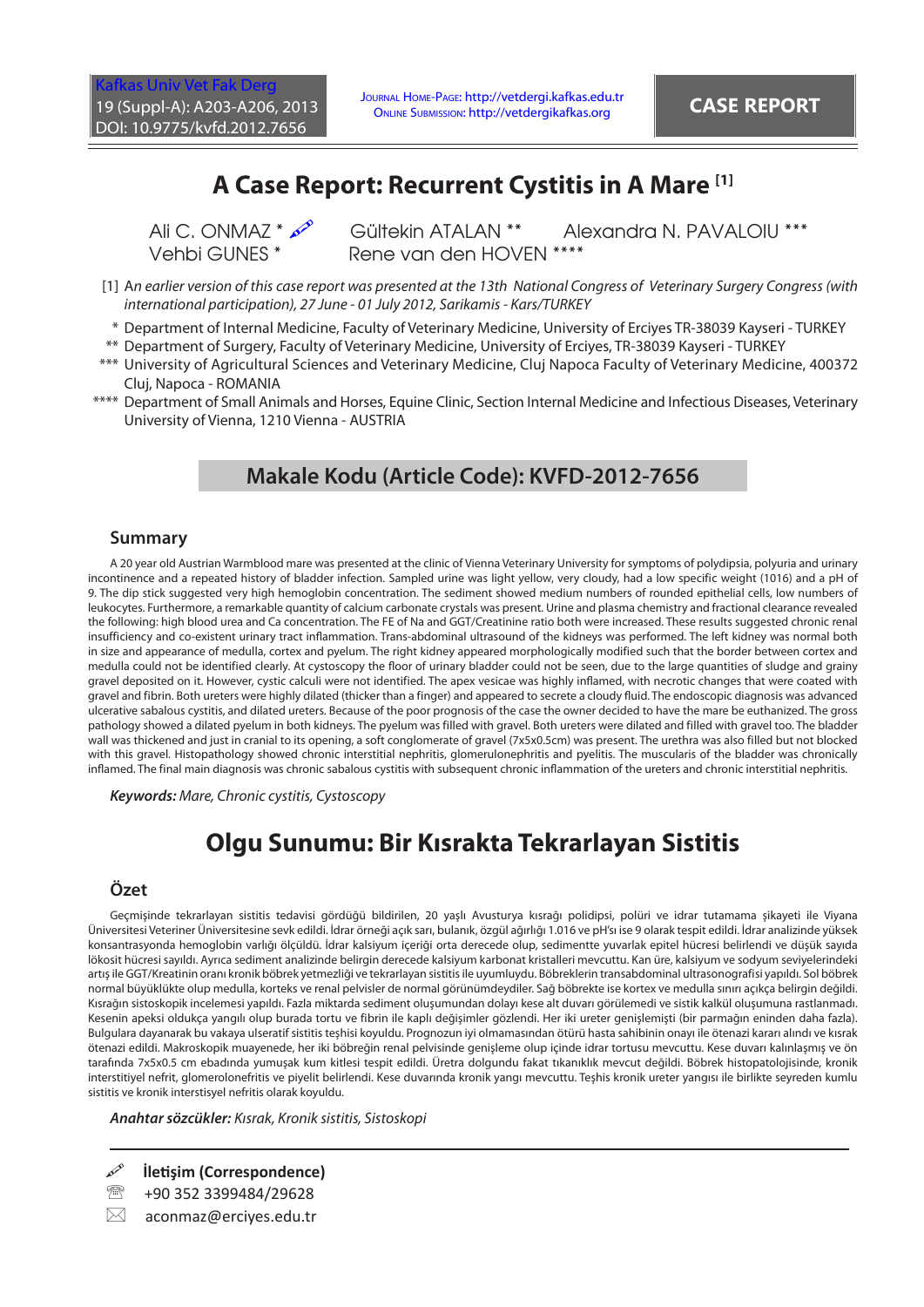### **INTRODUCTION**

Cystitis commonly occurs secondary to urinary outflow disturbances caused by urolithiasis, bladder paralysis or tumour, anatomical defect, or iatrogenic trauma<sup>[1-5](#page-3-0)</sup>. In male horses, cystitis is usually the result of calcium deposits in the bladder, commonly known as bladder stones. In mares vaginal infection may ascend and lead to cystitis. In some instances, if any injury has occurred, such as when the bladder or urethra is damaged in the course of a foaling, cystitis may occur. Repeated urinary catheterization is also a risk factor<sup>5-7</sup>. Horses grazing on pastures with sudan grass, sorghum or sorghum-sudan hybrid grass may develop cystitis too [5,6,8.](#page-3-0) Some of the more obvious signs are excessive urination, hematuria, or dribbling of urine without full voiding of the bladder, urine scalding of the perineum in mares or the front of the hind limbs of male horses. Cystitis tends to affect mares more so than stallions [3,5.](#page-3-0)

Diagnosis of cystitis is by physical examination, transrectal palpation, cystoscopy, ultrasonography, urinalysis, and culture of urine. Transrectal examination is helpful in case of cystolithiasis or bladder neoplasm. An internal examination is usually required, and this can be performed diagnostically by endoscopy, which uses a slender tube with an attached camera. X-ray or ultrasound imaging can also be useful for viewing the internal structure of the bladder, as the bladder stones can often be seen specialized equipment  $5,9,10$ . Cystoscopy is beneficial for visualizing mucosal irritation or masses in cystitis<sup>11</sup>.

## **CASE HISTORY**

A 20 year old, 568 kg weighing Austrian Warmblood mare was presented for symptoms of polydipsia, polyuria, incontinence and a repeated history of bladder infection. In the clinical examination, dermatitis, likely by urine contract, was revealed in the thigh area, as well as the presence of urine crystals on the hind limbs and the vulvar area. It was decided to perform a urinalysis completed with estimation of kidney function. Collected urine was light yellow, very cloudy and with a low specific weight (1016, RI: 1020-1050) and pH= 9.00. A dip stick test revealed a very high content of hemoglobin/myoglobin. Analysis of the sediment revealed medium number of rounded epithelial cells, a low leukocytes count and a high quantities of calcium carbonate. In *Table 1* the results of urine and plasma chemistry and the calculation of kidney function indices are given.

The high values of blood urea, blood Ca, FE of Na, high GGT/Creatinine ratio and low specific weight of the urine all lead to a diagnosis of a incipient, still compensated chronic renal insufficiency with tubular alterations, hydronephrosis, as well as recurrent cystitis.

By ultrasound of the urinary apparatus a closer diagnosis could be established. The left kidney seemed normal both

*Table 1. Electrolyte composition and enzymatic activity of urine and blood taken at the simultaneously. The fractional excretion (FE) of various electrolytes is also given*

*Tablo 1. Aynı zamanda alınan kan ve idrar örneklerinin enzimatik aktivite ve elektrolitkompozisyonu. Çeşitli elektrolitlerin fraksiyonal salınımlarıda verilmiştir*

| <b>Parameter</b>                     | <b>Value of Analysis</b> | <b>Reference Range</b> |
|--------------------------------------|--------------------------|------------------------|
| Sodium (PI)                          | 140 mmol/L               | 126-157                |
| Potassium (PI)                       | 4.4 mmol/L               | $3.5 - 4.5$            |
| Chloride (PI)                        | 101 mmol/L               | 98-107                 |
| Phosphor (PI)                        | $0.96$ mmol/L            | $3.5 - 4.5$            |
| Urea (PI)                            | 56.5 mg/dl               | $20 - 40$              |
| Creatinin (PI)                       | $1.5$ mg/dl              | $<$ 2                  |
| Calcium (PI)                         | 3.47 mmol/L              | $2.0 - 3.2$            |
| <b>FF Sodium</b>                     | 1.16                     | $0 - 0.7$              |
| <b>FF Potassium</b>                  | 170                      | $15 - 200$             |
| FF Chloride                          | 3.20                     | $0.7 - 2.1$            |
| FE Phosphor                          | 0.51                     | $0 - 0.2$              |
| Urea index                           | 13.9                     | renal                  |
| <b>GGT/ Creatinin ratio</b>          | 0.62                     | $0 - 0.25$             |
| Creatinine clearance                 | 1.28                     | 1.24-2.59              |
| Urine Specific Gravity (USG)         | 1016                     | 1020-1050              |
| Urine pH                             | 9.00                     | $7.5 - 8.5$            |
| PI: Plasma, FE: Fractional excretion |                          |                        |

in size and appearance of the medulla and cortex and the pyeleum did not appear to be enlarged. The right kidney, however, appeared abnormal. There was low definition between cortex and medulla. The pyelum appeared strongly dilated and was filled with a hypoechogenic liquid. The dilated pyelum continued into a dilated ureter.

At cystoscopy, the bladder floor could not been visualized, due to large quantities of sludge and grainy gravel, one or more bladder calculi could not be identified. The apex vesicae was highly inflamed, with necrotic mucosa that was coated with gravel and fibrin. Furthermore, partially ulcerated and hemorrhagic lesions were seen, while the rest of the bladder wall was covered with large streaky erosions. Both ureters were highly dilated (thicker than a finger) and were secreting urine in a pulsating manner  $(> 6 \times$ /min). This urine contained gravel particles. The diagnosis of an advanced ulcerative cystitis, with high urinary gravel content, as well as dilated ureters was established *[\(Fig. 1,](#page-2-0) [2\)](#page-2-0)*.

The end-result of these investigations was the diagnosis sabulous cystitis, with an ascending infection and incipient chronic renal failure. Based on the bad prognosis, the owner took the decision to have the mare euthanized.

Bilateral dilated pyelae with gravel were seen at necropsy. Both ureters were dilated and filled with gravel. Histologically chronic interstitial nephritis and medium membranous glomerulonephritis was present. Due to chronic inflammation the bladder wall was highly thickened. Directly in front of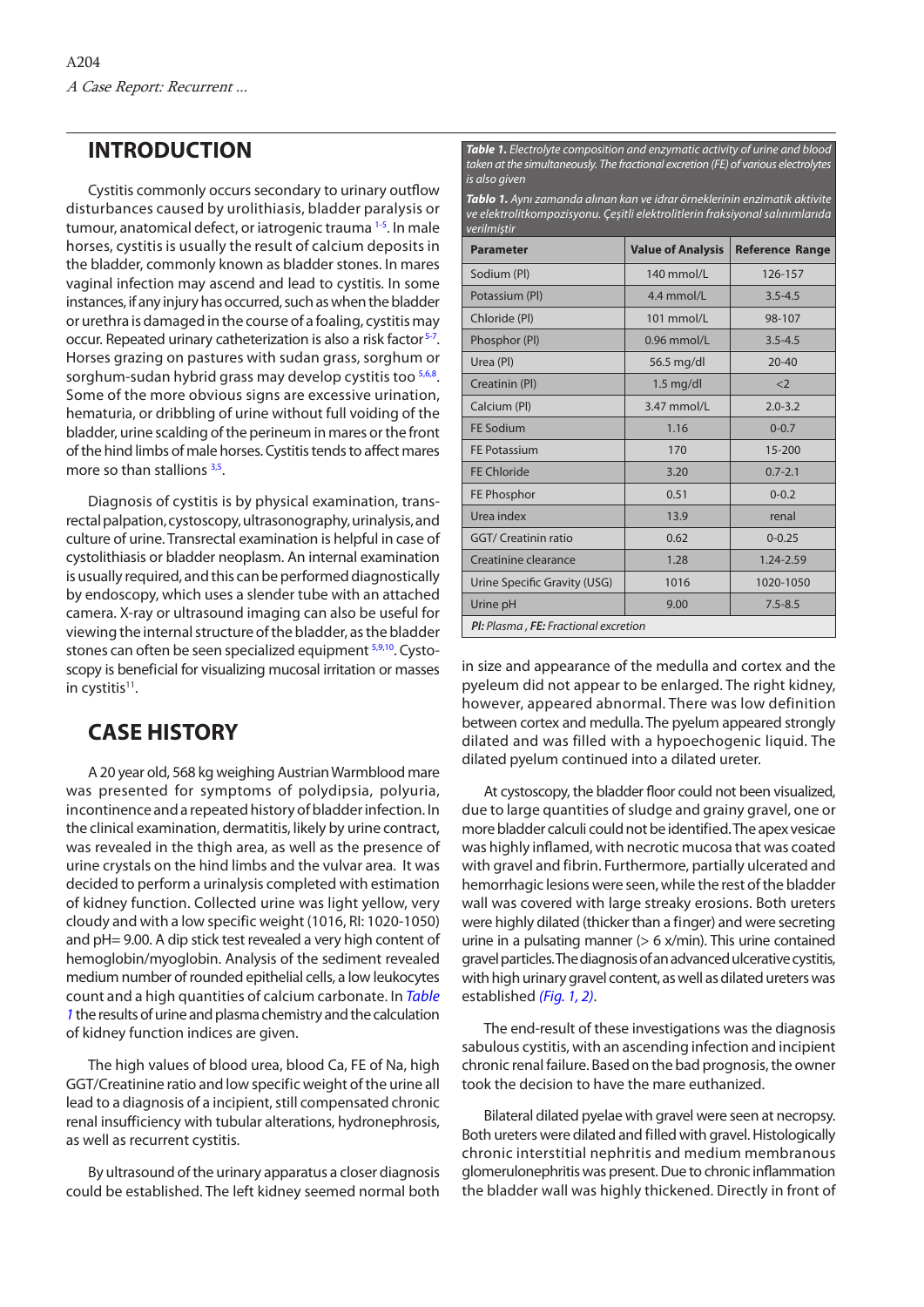### ONMAZ, ATALAN, PAVALOIU GUNES, HOVEN

A205

<span id="page-2-0"></span>

**Fig 1.** Linear erosions in the bladder wall **Şekil 1.** Kese duvarında linear erozyon oluşumları



**Fig 2.** Ulcers and sever inflammation of the roof of bladder. At the bottom of the bladder sabulous urine was present

**Şekil 2.** Kese üst duvarında şiddetli yangı oluşumu ve ülserli alanlar. Kese alt duvarında kumlu idrar oluşumu

the bladder opening a soft conglomerate of urinary gravel (7x5x0.5 cm) was present. The urethra was partially filled with gravel. In the left uterine horn 20 cm large white mass was present, that later was characterized histologically as adenoma of the uterine glands. A discreet filamentous perihepatitis and a moderate level of lung stasis were seen. The final diagnosis was chronic cysto-urethro-pyelitis chronic interstitial nephritis and glomerulonephritis was made. Furthermore the mare suffered from uterine gland adenoma *(Fig. 3-4)*.

### **DISCUSSION**

The observed skin abnormality, as well as the presence of urine crystals on the hind limbs and the vulvar area [12-15](#page-3-0) was likely a urine-induced contact dermatitis.

In horses, urolith formation and cystitis often accompany each other. The most appropriate antibacterial agents for



**Fig 3.** Sabulous urine in the pyelum and necrosis area in the cortex **Şekil 3.** Pelvis renaliste kumlu idrar oluşumu ve böbrek korteksinde nekrotik alanlar



**Fig 4.** Sabulous urine and dilated ureters **Şekil 4.** Kumlu idrar ve dilate üreterler

treating this cystitis form can only be determined after bacteriological cultivation and subsequent sensitivity testing of aseptically collected urine samples. After invasive procedures, the irrigation of the bladder with nonirritating (antiseptic) solutions is a possibility to treat or prevent secondary cystitis <sup>16</sup>. The bacteria most commonly isolated from horses with ascending cystitis include *E coli*, *Proteus*, *Klebsiella*, *Enterobacter*, *Corynebacterium*, *Streptococcus*, *Staphylococcus*, and *Pseudomonas* [17.](#page-3-0) The interpretation of a positive culture result is not straight forward since both in healthy horses and those with cystitis, it is not uncommon to isolate multiple organisms from the urine [17,18.](#page-3-0) Bactria in absence of cystitis symptoms is called bacteriuria and mostly disappear without treatment. In addition to the microorganisms commonly associated with ascending cystitis, growth of *Actinobacillus equuli*, *Streptococcus equi*, *Rhodococcus equi*, and *Salmonella* spp has been observed in septic foals and may presumably contribute to the incidence of septic nephritis of hematogenous origin [18.](#page-3-0) Due to the transcriptional control that alters the temporal expression of fimbrial protein, uro-pathogenic *E coli* strains from cases of cystitis display different patterns of fimbrial expression that are those strains isolated in pyelonephritis<sup>19</sup>.